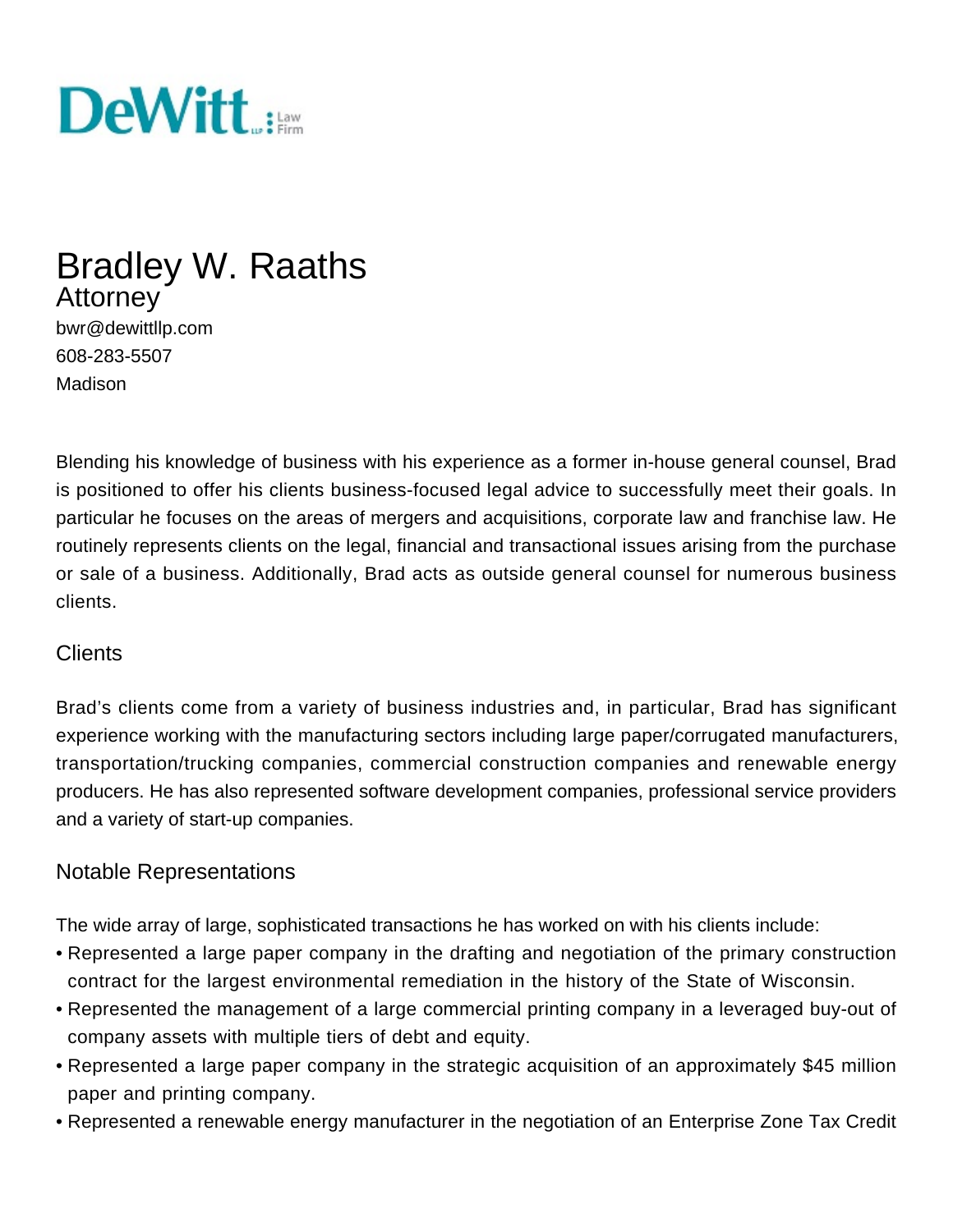Agreement with the State of Wisconsin resulting in potential refundable tax credits in excess of \$25 million.

- Represented the Wisconsin Office of the Commissioner of Insurance in the sale and subsequent liquidation of a large health maintenance organization with revenue of approximately \$140 million.
- Represented one of the largest chiropractic services companies in the United States in the acquisition and sale of multiple branch clinics.
- Represented a renewable energy manufacturing business in the license of patent rights and largescale product purchase agreements.
- Represented a publicly-traded software company in the license of key software development rights for product expansion.

#### Articles & Presentations

- Co-author of the "Warranties, Disclaimers, and Limitations of Remedy" section of the State Bar treatise on Contract Law
- Author of "M&A Deal Structures: Recent Trends" Chapter for M&A Deal Strategies (2010 Edition)
- Author of "Legal Issues of Limited Term Assistance" in Wisconsin Meetings Magazine

# Expertise

- [Business](/expertise/business)
- Mergers & Acquisitions
- [Construction Industry](/expertise/construction-industry)
- [Lexwork](/expertise/lexwork-international-referral-network)
- [Mining & Natural Resources Industry](/expertise/mining-natural-resources-industry)
- Biomass industry
- Forest industry
- Mining industry
- Water industry
- [Real Estate, Land Use & Construction](/expertise/real-estate-land-use-construction)
- [Tax & Tax Advocacy](/expertise/tax-tax-advocacy)

# **Education**

- M.B.A., University of Chicago Booth School of Business
- J.D., Marquette University Law School
- B.B.A., University of Wisconsin Milwaukee